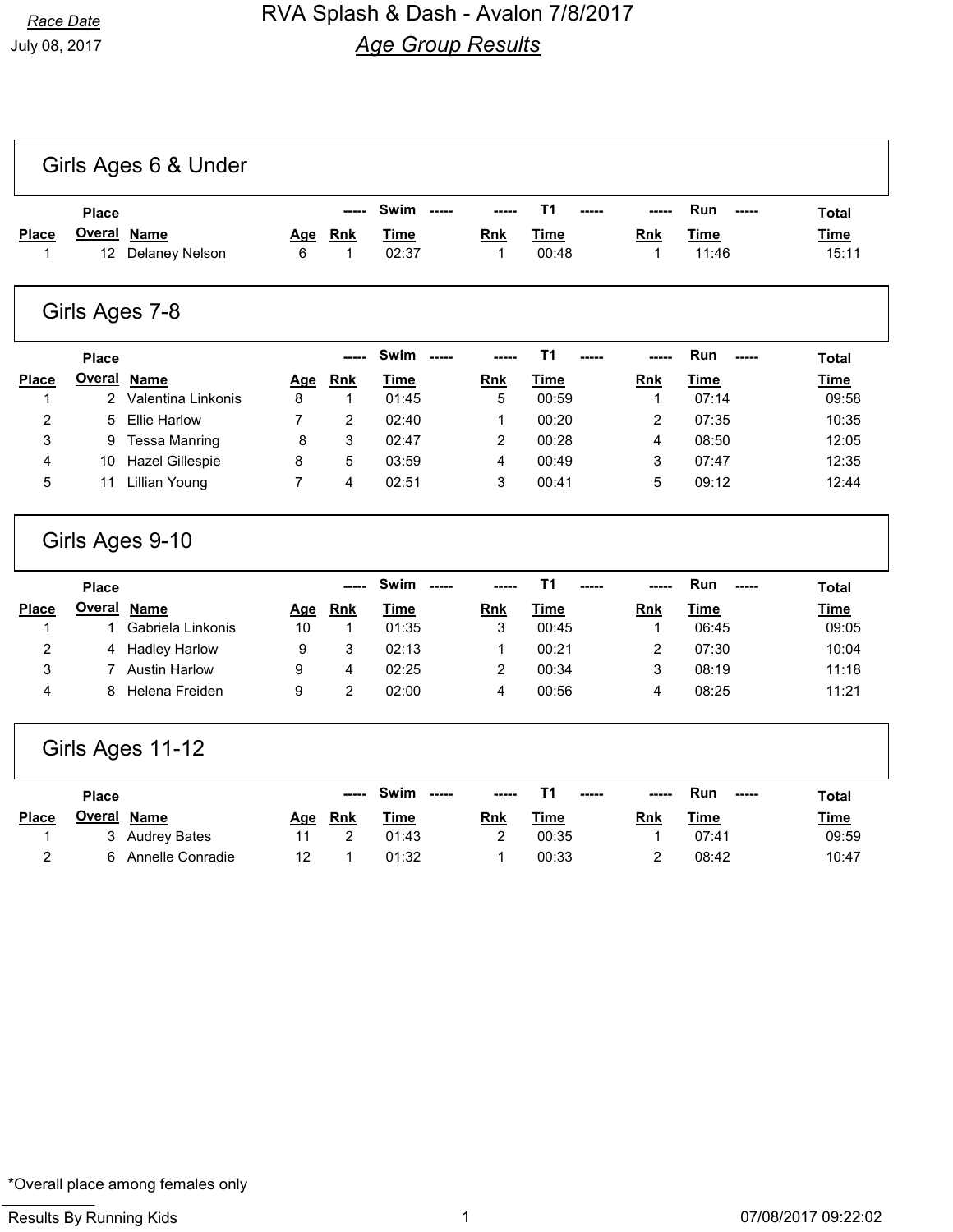|              | <b>Place</b>  |                    |     |            | ----- Swim<br>----- | $- - - - -$ | $\begin{array}{c} - - - - - \end{array}$ | $- - - - -$ | <b>Run</b><br>$\begin{array}{c} \texttt{---} \end{array}$ | <b>Total</b> |
|--------------|---------------|--------------------|-----|------------|---------------------|-------------|------------------------------------------|-------------|-----------------------------------------------------------|--------------|
| <b>Place</b> | <u>Overal</u> | Name               | Age | <u>Rnk</u> | <u>Time</u>         | Rnk         | <u>Time</u>                              | Rnk         | <u>Time</u>                                               | <b>Time</b>  |
|              |               | 16 Mason Acey      | 6.  |            | 02:29               |             | 00:48                                    |             | 08:23                                                     | 11:40        |
| 2            |               | 19 Tyler Geldreich |     |            | 02:56               |             | 01:10                                    |             | 08:22                                                     | 12:28        |

### Boys Ages 7-8

|                | <b>Place</b> |                      |     |            | Swim  |            | T <sub>1</sub><br>----- |            | Run<br>----- | <b>Total</b> |
|----------------|--------------|----------------------|-----|------------|-------|------------|-------------------------|------------|--------------|--------------|
| <b>Place</b>   | Overal       | Name                 | Age | <b>Rnk</b> | Time  | <b>Rnk</b> | Time                    | <b>Rnk</b> | Time         | <b>Time</b>  |
|                | 12           | Brown Ukrop          |     | 3          | 02:25 |            | 00:29                   |            | 07:01        | 09:55        |
| $\overline{2}$ | 13           | Cole Nelson          | 8   |            | 02:13 | 2          | 00:32                   |            | 07:43        | 10:28        |
| 3              | 15           | Jake Acey            | 8   | 2          | 02:21 | 5          | 01:11                   | 3          | 07:50        | 11:22        |
| 4              |              | <b>Griffin Sentz</b> |     | 5          | 02:55 | 4          | 00:33                   | 4          | 08:43        | 12:11        |
| 5              | 18           | Nathan Freiden       |     | 4          | 02:32 | 3          | 00:32                   | 6          | 09:19        | 12:23        |
| 6              | 20           | <b>Porter Sentz</b>  |     | 6          | 02:59 | 6          | 01:25                   | 5          | 09:15        | 13:39        |

## Boys Ages 9-10

|              | <b>Place</b>       |                          |     |            | <b>Swim</b> | -----      | т1    |            | Run   | <b>Total</b> |
|--------------|--------------------|--------------------------|-----|------------|-------------|------------|-------|------------|-------|--------------|
| <b>Place</b> | <b>Overal Name</b> |                          | Age | <b>Rnk</b> | Time        | <b>Rnk</b> | Time  | <b>Rnk</b> | Time  | <b>Time</b>  |
|              | 2                  | Jude Gillespie           | 10  | 2          | 01:47       | 2          | 00:23 |            | 06:14 | 08:24        |
| 2            | 5.                 | Gray Belding             | 10  |            | 01:37       |            | 00:23 | 2          | 06:37 | 08:37        |
| 3            | 6.                 | Riggs Ukrop              | 9   | 3          | 01:49       | 4          | 00:28 | 3          | 06:54 | 09:11        |
| 4            | 8                  | <b>Cannen Harlow</b>     | 10  | 5          | 01:59       | 5          | 00:29 | 4          | 07:06 | 09:34        |
| 5            | 9.                 | <b>Heinrich Conradie</b> | 10  | 4          | 01:57       | 6          | 00:30 | 5          | 07:07 | 09:34        |
| 6            |                    | Joshua Farnsworth        | 9   | 6          | 01:59       | 3          | 00:27 | 6          | 07:17 | 09:43        |
|              | 14                 | <b>Isaac Cooper</b>      | 10  |            | 02:12       |            | 00:33 |            | 07:58 | 10:43        |

## Boys Ages 11-12

|              | <b>Place</b> |                       |     |            | Swim<br>----- | -----      | $- - - - -$ | -----      | Run<br>$- - - - -$ | <b>Total</b> |
|--------------|--------------|-----------------------|-----|------------|---------------|------------|-------------|------------|--------------------|--------------|
| <b>Place</b> |              | <b>Overal Name</b>    | Age | <b>Rnk</b> | Time          | <b>Rnk</b> | Time        | <b>Rnk</b> | Time               | <b>Time</b>  |
|              |              | Luke Craven           | 11  |            | 01:59         |            | 00:20       |            | 06:02              | 08:21        |
|              |              | <b>Patrick Harlow</b> |     |            | 01:50         |            | 00:23       |            | 06:12              | 08:25        |
| 3            | 4            | Griffin Belding       | 12  |            | 01:33         |            | 00:23       |            | 06:41              | 08:37        |
| 4            | 10           | Caleb Harlow          |     |            | 02:08         | 4          | 00:30       | 4          | 06:57              | 09:35        |

#### \*Overall place among males only